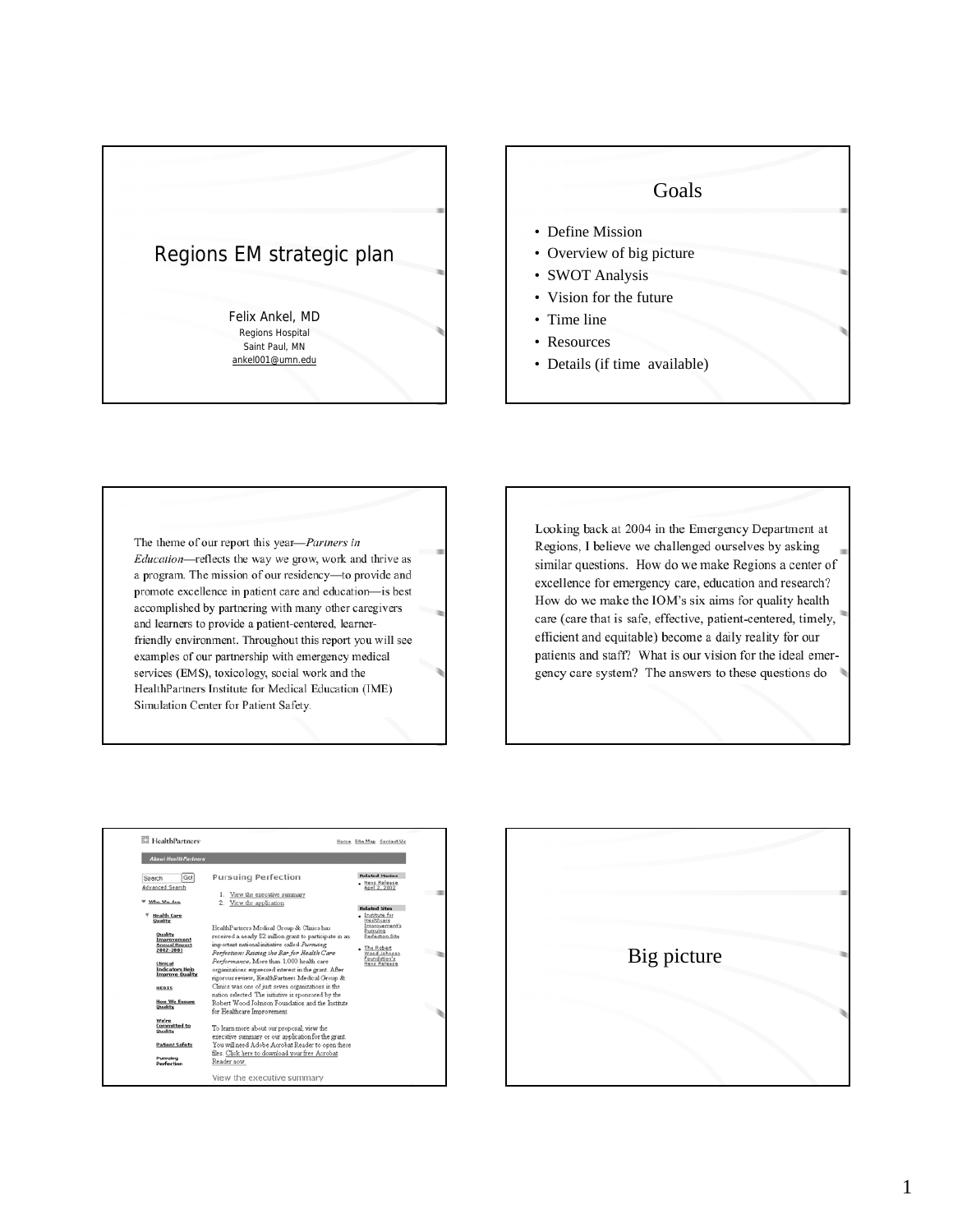



- both patients and those who
- Effectiveness -- Matching care to science; avoiding overuse of ineffective care and under-use
- 
- ethnic gaps in health status
- Honoring the individual, and

## Health Professions Education: A Bridge to Quality Project: Health Professions Education Summit<br>Published On: April 8, 2003 (Press Release) **Read and Purchase** On June 17-18, 2002 over 150 leaders and experts from health professions 1 234 左右右 education, regulation, policy, advocacy, quality, and industry attended the<br>Health Professions Education Summit to discuss and help the committee develop strategies for restructuring clinical education to be consistent with<br>the principles of the 21st-century health system. The report says that doctors, nurses, pharmacists and other health<br>professionals are not being adequately prepared to provide the highest quality and safest medical care possible, and there is insufficient assessment of their ongoing proficiency. Educators and accreditation, licensing and certification organizations should ensure that students and working professionals develop and maintain proficiency in five core areas · delivering patient-centered care, working as part of interdisciplinary teams,<br>practicing evidence-based medicine,

- focusing on quality improvement and
- using information technology.

## About IHI ▶ Vision<br>Board of Directors **IHI VISION** IHI is a premier integrative force, an agent for profound<br>change, dedicated to improving health care for all. Our<br>measures of success include improved safety, effectiveness, patient-centeredness, timeliness, efficiency, and equity. IHI Key Messages 1. Health care quality is not nearly as good as it should be. . There are huge gaps between what we know and what we do. . Patients are being harmed at alarming rates. · Widespread inefficiencies are wasting precious resources. . These problems exist not because of bad people, but because of bad systems.

- 4. Elimination of redundancy in obtaining patient information a unified record
- 5. Patient-centered care that includes, at a minimum, inclusion of the patient and patient's family in care decisions
- 6. Efficient scheduling and elimination of barriers to flow
- 7. Clearly defined graduated responsibility for all clinicians
- 8. Information systems that support care and learning
- 9. Effective use of simulation and rehearsals
- 10. Systematic measurement of patient and learner outcomes including<br>patient, learner, and team satisfaction.

Design elements: an idealized patient care setting where students and residents learn Design of the idealized patient care setting where students and residents<br>learn requires a synthesis that includes best-known practices as design<br>elements. A multidisciplinary design team convened at IHI in February 2003<br>a

1. A high performance microsystem

 $\overline{\mathbf{z}}$ . Safe and informative handoffs and communication among professionals between shifts

3. Collaborative interdisciplinary patient care including unified rounds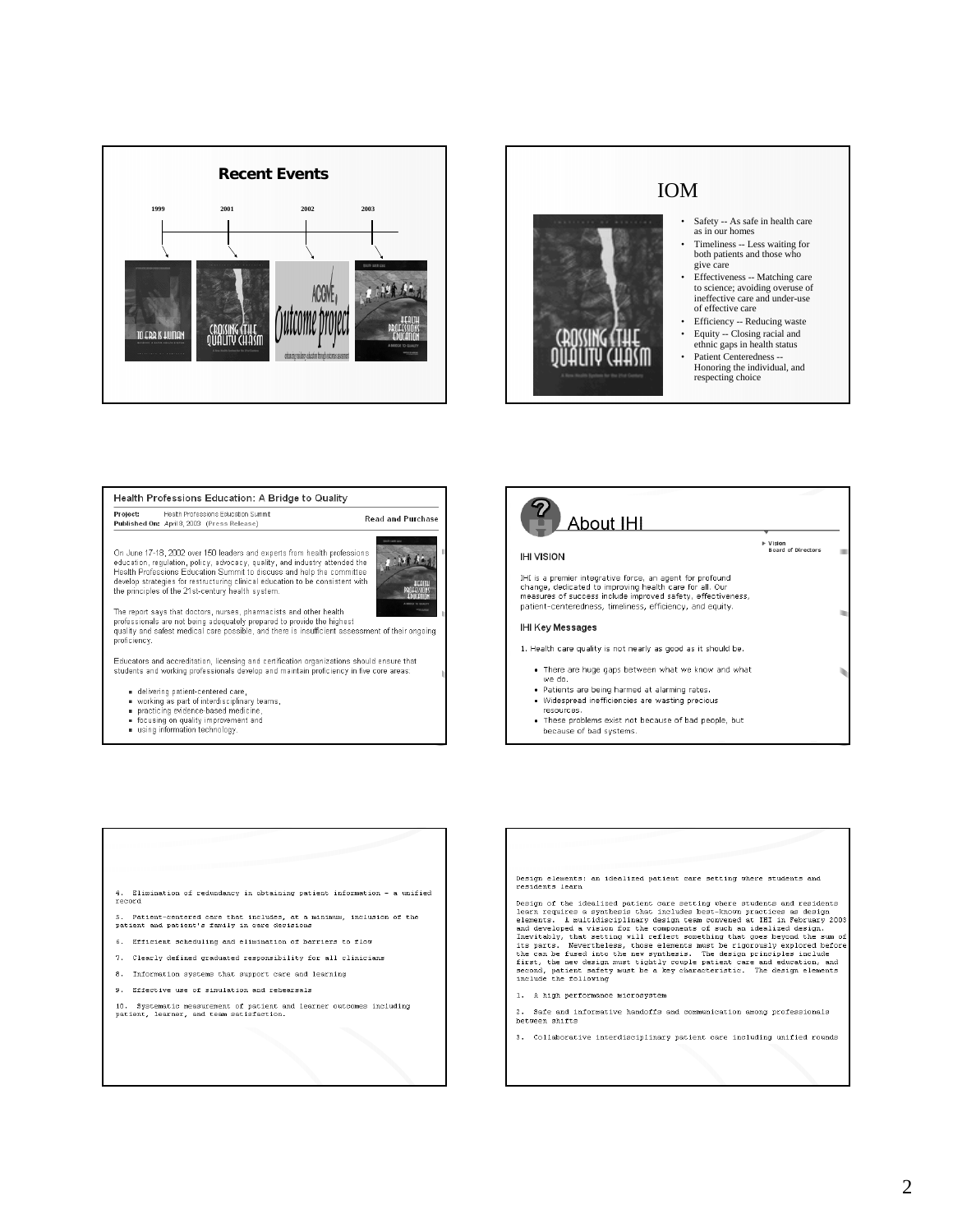

- e. Professionalism, as manifested through a commitment to carrying out professional responsibilities, adherence to ethical principles, and sensitivity to a diverse patient population
- Systems-Based Practice, as manifested by actions that demonstrate an awareness of and<br>responsiveness to the larger context and system of health care and the ability to effectively call on<br>system resources to provide care t

## **Evaluation**

### **Evaluation of Residents**

The residency program must demonstrate that it has an effective plan for assessing resident performance<br>Unroughout the program and for utilizing assessment results to improve resident performance. This plan<br>should indude:

- a. Use of dependable measures to assess residents' competence in patient care, medical knowledge,<br>practice-based learning and improvement, interpersonal and communication skills, professionalism,<br>and systems-based practice
- b. mechanisms for providing regular and timely performance feedback to residents
- c. a process involving use of assessment results to achieve progressive improvements in residents' compotence and performance

Programs that do not have a set of measures in place must develop a plan for improving their evaluations<br>and must demonstrate progress in implementing the plan.

#### Program Evaluation

- a. The residency program should use resident performance and outcome assessment results in their<br>evaluation of the educational effectiveness of the residency program.
- b. The residency program should have in place a process for using resident and performance<br>assessment results together with other program evaluation results to improve the residency<br>program.





|                                                                                                                                                                                                                                                                                                                                                                                    |                                                                                                                                                                                                                                                                                | First                                                                                                                                                                                                                                                                                                                                                                                                |
|------------------------------------------------------------------------------------------------------------------------------------------------------------------------------------------------------------------------------------------------------------------------------------------------------------------------------------------------------------------------------------|--------------------------------------------------------------------------------------------------------------------------------------------------------------------------------------------------------------------------------------------------------------------------------|------------------------------------------------------------------------------------------------------------------------------------------------------------------------------------------------------------------------------------------------------------------------------------------------------------------------------------------------------------------------------------------------------|
| Note from the Core Content Task<br>Force 11:<br>The Core Content Task Force II<br>endorum The Model of the Clinical<br>Practice of Emergency Medicine in its<br>current version. However, the Task<br>Ferge's endorsement does not extend<br>to fature documents resulting from<br>this orietnal work.<br>This article also appears in the June<br>2001 tone of Academic Emergency | Medicine<br>Core Content Task Force II<br>Robert S. Hockberger, MD, Chair<br>Louis S. Binder, MD<br>Mylicca A. Graber, MD<br>Gwendolyn L. Hoffman, MD<br>Debra G. Perina, MD<br>Sandra M. Schneider, MD<br>David P. Sklar, MD<br>Robert W. Strauss, MD<br>Diana R. Virayec, MD | The Model of the Clinical Practice of Emergency<br>[Hockberger RS, Binder LS, Graber MA, Hoffman GL, Perina<br>DG, Schneider SM, Sklar DP, Strauss RW, Viravec DR, Koenig<br>W.J. Augustine J.J. Burdick WP. Henderson WV. Lawrence LL.<br>Lew DB, McCall J, Parnell MA, Shoji KT. The model of the<br>clinical practice of emergency medicine. Ann Emerg Med. June<br>2001:37:745-770.1<br>PREAMBLE |

|          | Then                                                                                                                                                                                                                                                                                                                                  |
|----------|---------------------------------------------------------------------------------------------------------------------------------------------------------------------------------------------------------------------------------------------------------------------------------------------------------------------------------------|
| 674      | Chapman et al. . INTEGRATING THE ACCME CORE COMPETENCIES                                                                                                                                                                                                                                                                              |
|          | SPECIAL CONTRIBUTIONS                                                                                                                                                                                                                                                                                                                 |
|          | Integrating the Accreditation Council for Graduate<br>Medical Education Core Competencies into the<br>Model of the Clinical Practice of Emergency                                                                                                                                                                                     |
| Medicine | Dane M. Chapman, MD, PhD, Stephen Havden, MD, Arthur B. Sanders, MD,<br>Louis S. Binder, MD, Ann Chinnis, MD, Kelly Corrigan, MD, Tony LaDuca, PhD,                                                                                                                                                                                   |
|          | Pam Dyne, MD, Debra G. Perina, MD, Rebecca Smith-Coggins, MD,<br>Larry Sulton, PhD, Susan Swing, PhD                                                                                                                                                                                                                                  |
|          | written and oral certification examinations in emer-<br>In response to public pressure for greater account-<br>ability from the medical profession, a transformation<br>gency medicine and is fully supportive of the effort<br>is occurring in the approach to medical education and<br>to more fully define and integrate the ACGME |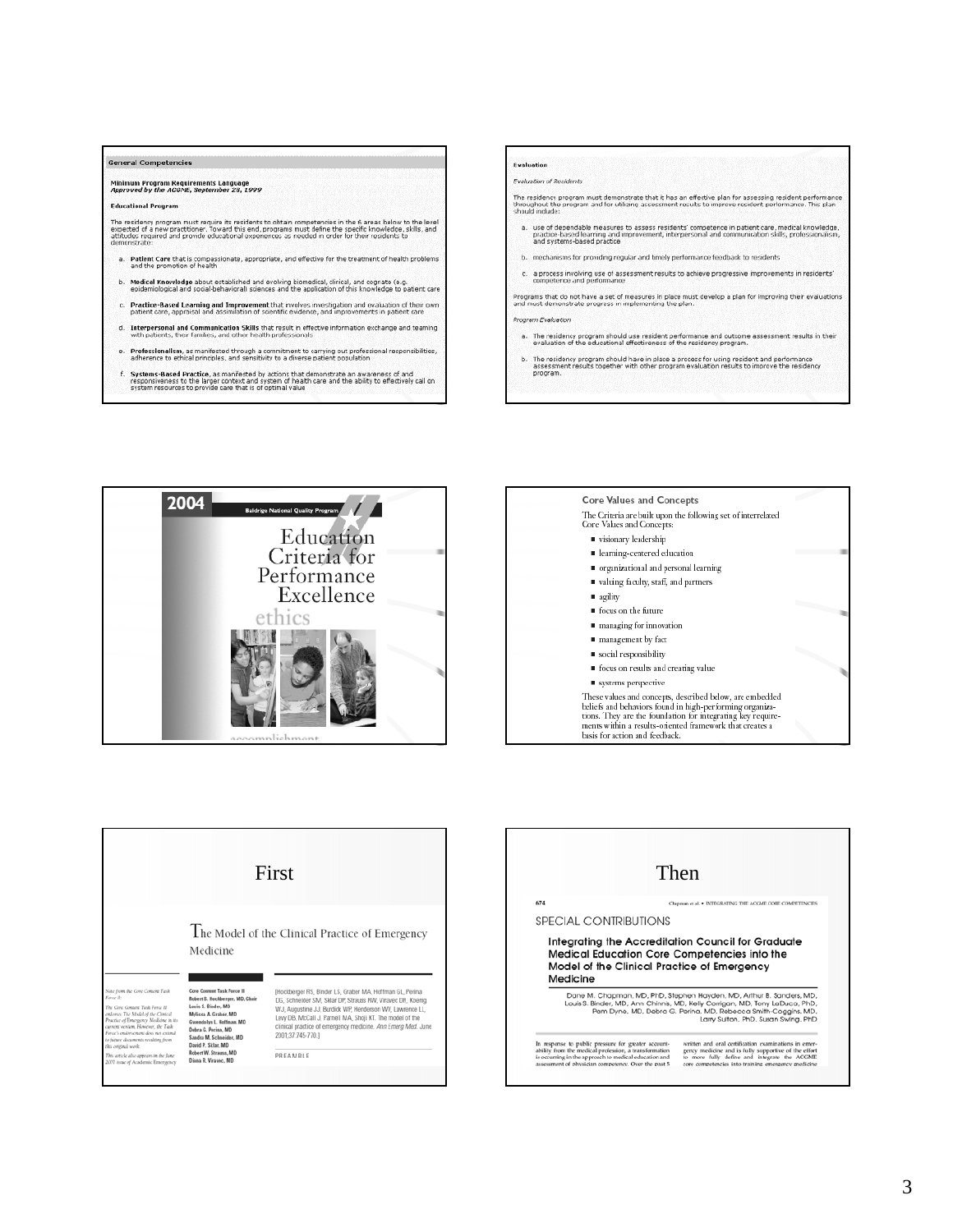





| Healthcare Matrix: Care of Patient(s) with                                                 |      |        |                  |                  |                  |                             |  |
|--------------------------------------------------------------------------------------------|------|--------|------------------|------------------|------------------|-----------------------------|--|
| <b>IOM</b><br><b>ACGME</b>                                                                 | SAFE | TIMELY | <b>FFFFCTIVE</b> | <b>FFFICIENT</b> | <b>EQUITABLE</b> | PATIFNT-<br><b>CENTERED</b> |  |
| <b>Assessment of Care</b>                                                                  |      |        |                  |                  |                  |                             |  |
| L.<br>PATIFNT CARE<br>(Overall Assessment)<br><b>Yes/No</b>                                |      |        |                  |                  |                  |                             |  |
| <b>IL A</b><br><b>MEDICAL KNOWLEDGE</b><br>(What must I know)                              |      |        |                  |                  |                  |                             |  |
| IL R<br>INTERPERSONAL AND<br><b>COMMUNICATION SKILLS</b><br>(What must I say)              |      |        |                  |                  |                  |                             |  |
| IL C<br>PROFESSIONALISM<br>(How must I act)                                                |      |        |                  |                  |                  |                             |  |
| IL D<br><b>SYSTEM-BASED PRACTICE</b><br>(On whom do I depend and<br>who depends on me)     |      |        |                  |                  |                  |                             |  |
| Improvement                                                                                |      |        |                  |                  |                  |                             |  |
| ш.<br>PRACTICE-BASED<br><b>I FARNING AND</b><br><b>IMPROVEMENT</b><br>(How must I improve) |      |        |                  |                  |                  |                             |  |
| <b>Information Technology</b>                                                              |      |        |                  |                  |                  |                             |  |
| @ 2004 Bingham, Quinn Vanderbilt University All rights reserved.                           |      |        |                  |                  |                  |                             |  |
|                                                                                            |      |        |                  |                  |                  |                             |  |

| <b>Hypothetical One resident's learning</b><br>A resident prepared for a case presentation on CVA<br>and addressed the following cells. |               |                    |                           |                   |                          |                                            |
|-----------------------------------------------------------------------------------------------------------------------------------------|---------------|--------------------|---------------------------|-------------------|--------------------------|--------------------------------------------|
| <b>IOM</b><br><b>ACGME</b>                                                                                                              | <b>SAFFTY</b> | <b>TIMEL INESS</b> | FFFFCTIVE-<br><b>NFSS</b> | <b>FFFICIENCY</b> | FOUITA-<br><b>BILITY</b> | <b>PATIFNT</b><br>CENTERED-<br><b>NFSS</b> |
| PATIENT CARE                                                                                                                            | No            | No                 | No                        | No                | No                       | No                                         |
| MEDICAL KNOWLEDGE &<br><b>APPLICATION</b>                                                                                               | x             |                    | x                         |                   |                          |                                            |
| <b>PROFESSIONALISM</b>                                                                                                                  |               |                    |                           |                   |                          |                                            |
| <b>INTERPERSONAL &amp;</b><br><b>COMMUNICATION SKILLS</b>                                                                               |               |                    |                           |                   |                          |                                            |
| SYSTEMS- & TEAMS-BASED<br><b>PRACTICE</b>                                                                                               |               | x                  |                           |                   |                          |                                            |
| PRACTICE-BASED LEARNING &<br><b>IMPROVEMENT</b><br>(Process to Improve)                                                                 |               |                    |                           |                   |                          |                                            |
|                                                                                                                                         |               |                    |                           |                   |                          |                                            |

| addressed all of the following cells in her presentation. The<br>presentation resulted in the improvements outlined below. |                                                    |                                        |                                                |                                                     |                           | After a dialogue with a faculty and using the Matrix, she then       |
|----------------------------------------------------------------------------------------------------------------------------|----------------------------------------------------|----------------------------------------|------------------------------------------------|-----------------------------------------------------|---------------------------|----------------------------------------------------------------------|
| <b>IOM</b><br><b>ACGME</b>                                                                                                 | <b>SAFFTY</b>                                      | <b>TIMELINESS</b>                      | FFFFCTIVF-<br><b>NFSS</b>                      | <b>EFFICIENCY</b>                                   | FOUITA-<br><b>RII ITY</b> | <b>PATIFNT</b><br>CENTERED-<br><b>NFSS</b>                           |
| PATIENT CARE                                                                                                               |                                                    |                                        |                                                |                                                     |                           |                                                                      |
| <b>MEDICAL KNOWLEDGE</b>                                                                                                   | x                                                  | x                                      | x                                              |                                                     |                           | x                                                                    |
| PROFESSIONALISM                                                                                                            |                                                    | x                                      | x                                              |                                                     | x                         | x                                                                    |
| INTERPERSONAL &<br>COMMUNICATION SKILLS                                                                                    | x                                                  | x                                      | x                                              | x                                                   |                           | x                                                                    |
| SYSTEMS, & TEAMS-RASED<br><b>PRACTICE</b>                                                                                  | x                                                  | x                                      | x                                              | x                                                   | x                         |                                                                      |
| PRACTICE-RASED LEARNING &<br><b>IMPROVEMENT</b><br>(Process to Improve)                                                    | P and P<br>changed<br>patient arriving<br>with CVA | Changed<br><b>STAT pages</b><br>for IR | Class on<br>care of<br>Patient<br><b>WICVA</b> | Procedure<br>outlined for<br>fastest prep<br>for IR |                           | Communicates<br>w/ot about<br><b>risks/henefits</b><br>of TPA vs IR. |